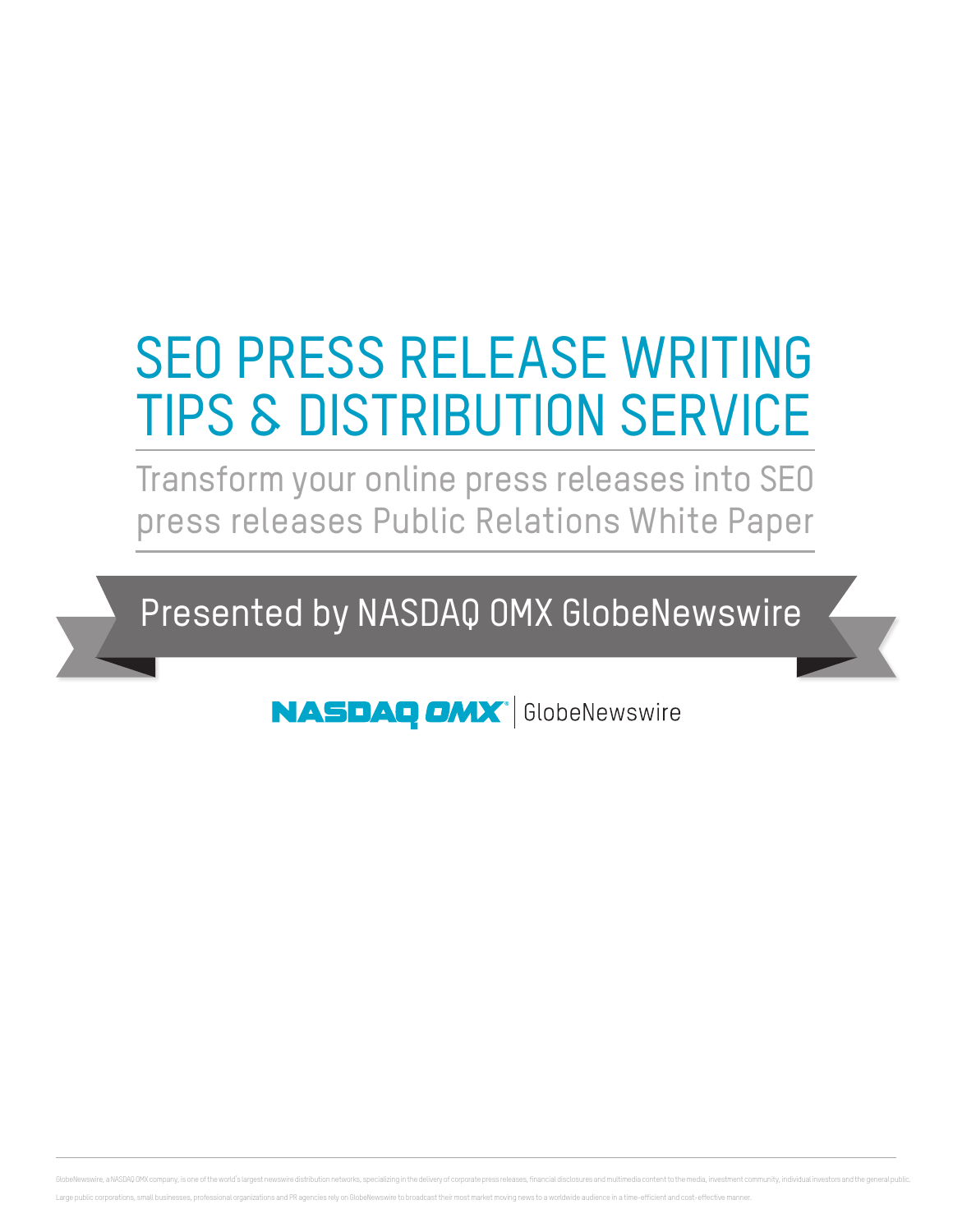# **Introduction**

- Birth of the press release
- Emergence of the SEO press release

# **Section 1: SEO Press Releases**

- How Google News has changed the public relations paradigm
- The evolution of press releases and the need for SEO
- § How Google's "Panda" algorithm changes SEO press releases

# **Section 2: SEO Keyword Research Tools**

- **Utilizing free SEO keyword research tools**
- **Utilizing advanced keyword research tips**

# **Section 3: SEO Press Release Writing Tips**

- § Writing a press release
- **Including SEO keywords in the headline**
- § Including closely related search terms in the subhead
- Including your top keywords in the first 100 words
- **Including long tail keywords in anchor text links**

# **Section 4: SEO Press Release Distribution Service**

- § Why you can't submit a press release to Google News or Yahoo! News
- § Why you should use an SEO press release distribution service

# **Section 5: Press Release SEO Report**

- Monitoring access and traffic reports
- § Tracking PR campaigns with web analytics
- Reviewing SEO press release success stories

# **Conclusion**

■ Rebirth of the inverted pyramid

GlobeNewswire, a NASDAQ OMX company, is one of the world's largest newswire distribution networks, specializing in the delivery of corporate press releases, financial disclosures and multimedia content to the media, invest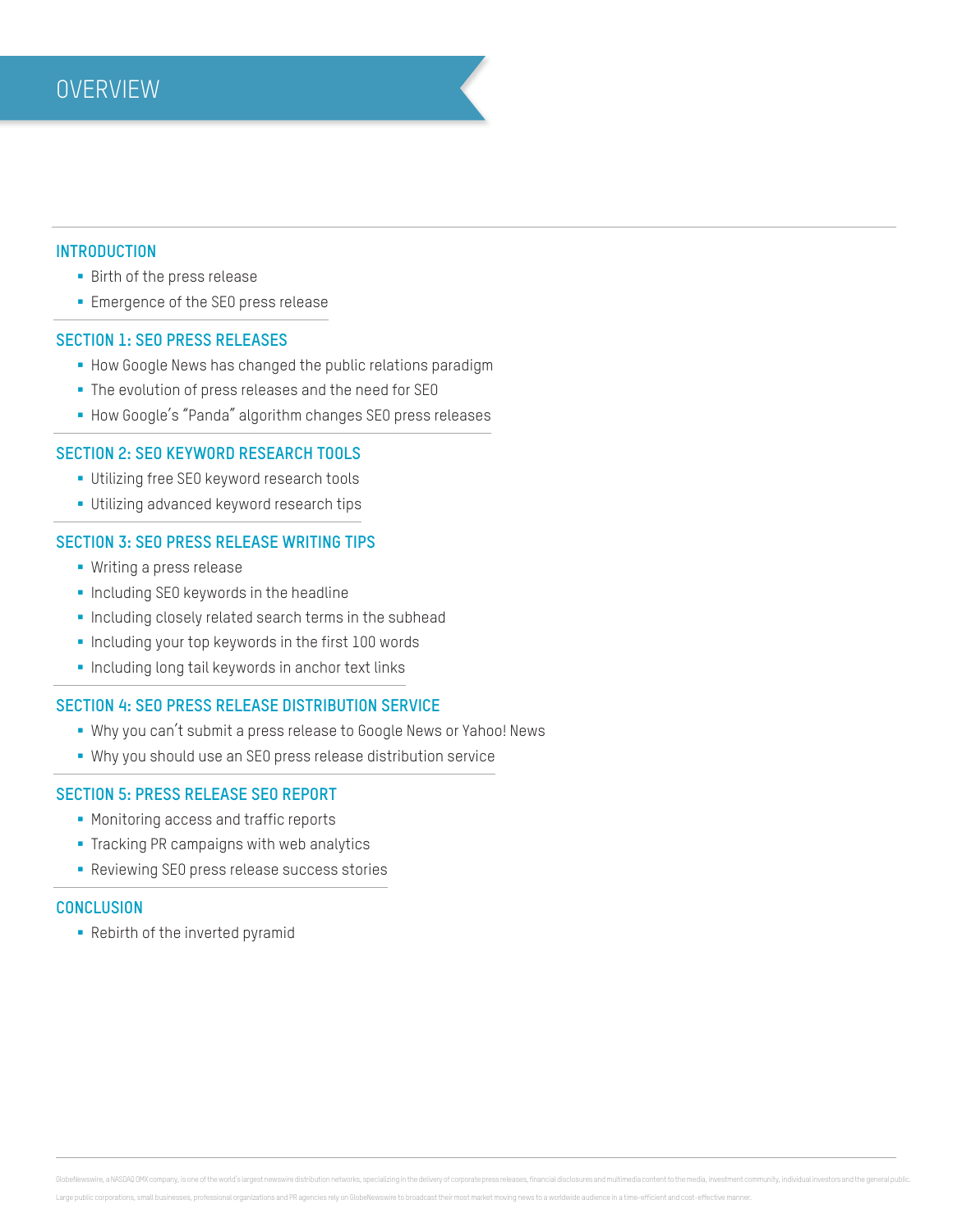# **INTRODUCTION**

**The birth of the press release dates back to the beginning of the 20th century when Ivy Lee issued a statement on behalf of the Pennsylvania Railroad. Of course, Search Engine Optimization (SEO) didn't exist to "to supply the press and public of the United States prompt and accurate information. " We do believe, however, that important lessons can be learned from the true pioneers of public relations.** 

On October 28, 1906, 50 people lost their lives when a three-car train of the Pennsylvania Railroad's newly equipped electric service jumped a trestle at Atlantic City, NJ, and plunged into the Thoroughfare creek.

The following day, Lee, who some consider to be the father of modern public relations (PR), developed the first press release, and gained his first client inThe Pennsylvania Railroad. Lee not only convinced the company to distribute a public statement, he also convinced them to provide a special train to get reporters to the scene of the accident.

The New York Times was so impressed with this innovative approach to corporate communications that it printed the first press release – verbatim – on October 30, 1906, titled "Statement from the Road. "In the weeks that followed, other newspapers and public officials effusively praised Pennsylvania Railroad for its transparency and honesty.

The following Spring, a group of anthracite coal operators sought out Lee's expertise during a labor strike. Lee's second press release was criticized by journalists who felt the piece was actually an ad disguised as a story to manipulate news coverage.

In response, Lee issued what is well known in the PR world as a "Declaration of Principles," stating, "This is not a secret press bureau. All our work is done in the open. We aim to supply news. If you think any of our matter ought properly to go to your business office, do not use it. "

Lee's declaration stressed the importance of transparency.

 **"Our matter is accurate. Further details on any subject treated will be supplied promptly, and any editor will be assisted most cheerfully in verifying directly any statement of fact. In brief, our plan is, frankly and openly, on behalf of business concerns and public institutions, to supply to the press and public of the United States prompt and accurate information concerning subjects which it is of value and interest to the public to know about. "**

With more than 100 years of technological advancements, our news reaches the audience faster, but the importance of the press release has remained the same.

Search engines and news distribution networks such as Yahoo! News, Google News, Bing News or Ask. com News are now the standard channels by which the press and public distribute and find relevant news stories.

This has prompted a new generation of pioneers to re-invent the press release for news search engine and the emergence of the SEO press release, also known as press release SEO, SEO press releases, press release optimization, the optimized press release, or optimized press releases.

Just as Lee had faced criticism from journalists in the early twentieth century, a new class of PR professionals experienced the same reaction when the SEO press release debuted on the market in 2003. This new way of optimizing the modern press release has yet to be fully adopted, but may have the potential of becoming our version of Lee's Declaration of Principles. Three specific groups will determine the fate of the SEO press release, possessing distinct and potentially conflicting goals.

The first group is the marketing decision makers. The early adopters of the SEO press release need to focus on the success metrics that Chief Marketing Officers (CMOs) and Vice Presidents (VPs) of Marketing are focused on. This group of senior executives typically plan and direct all aspects of an organization's marketing policies, objectives and initiatives, and would most likely express the most interest in implementing an SEO and PR strategy.

Although some top marketing executives want to know how much media coverage or "buzz" an online press release generates, their primary objective is to find out the amount of traffic and leads the news will generate. In other words, a press release distributed through online channels needs to meet the goals of CMOs and VPs of Marketing who are more interested in "outcomes" than "outputs. "

The second and third groups are the press and the public. If the mainstream media, includingreporters, bloggers, consumers or customers, discover an SEO press release in news search engine results, they will likely express hostility if it looks like an ad disguised as a story to manipulate news coverage.

You'll need to do more than sprinkle keywords within your online press releases to transform them into SEO press releases that can meet the potentially conflicting goals of marketers, as well as the press and public.

# **SECTION 1: SEO PRESS RELEASES**

**The online press release is undergoing a paradigm shift that changes more than the way PR campaigns are executed; it challenges the basic assumptions about public relations itself. This white paper explores the shift and offers best practices for transitioning to the new paradigm.** 

The shift began when Google News, a computer-generated news site that aggregates headlines from news sources worldwide, included press releases in its news search results in September 2002. Yahoo! News, Ask. com News, and Bing News, the three other major news search engines, followed suit in the years to come.

Traditionally, a reader will prefer a specific news outlet over another for all breaking news and headlines. The search engine works a little differently and identifies several articles and releases regarding a given topic. The reader now has the chance to make a decision on what the subject matter and which. which accounts of each story they'd like to read.

GlobeNewswire, a NASDAQ OMX company, is one of the world's largest newswire distribution networks, specializing in the delivery of corporate press releases, financial disclosures and multimedia content to the media, invest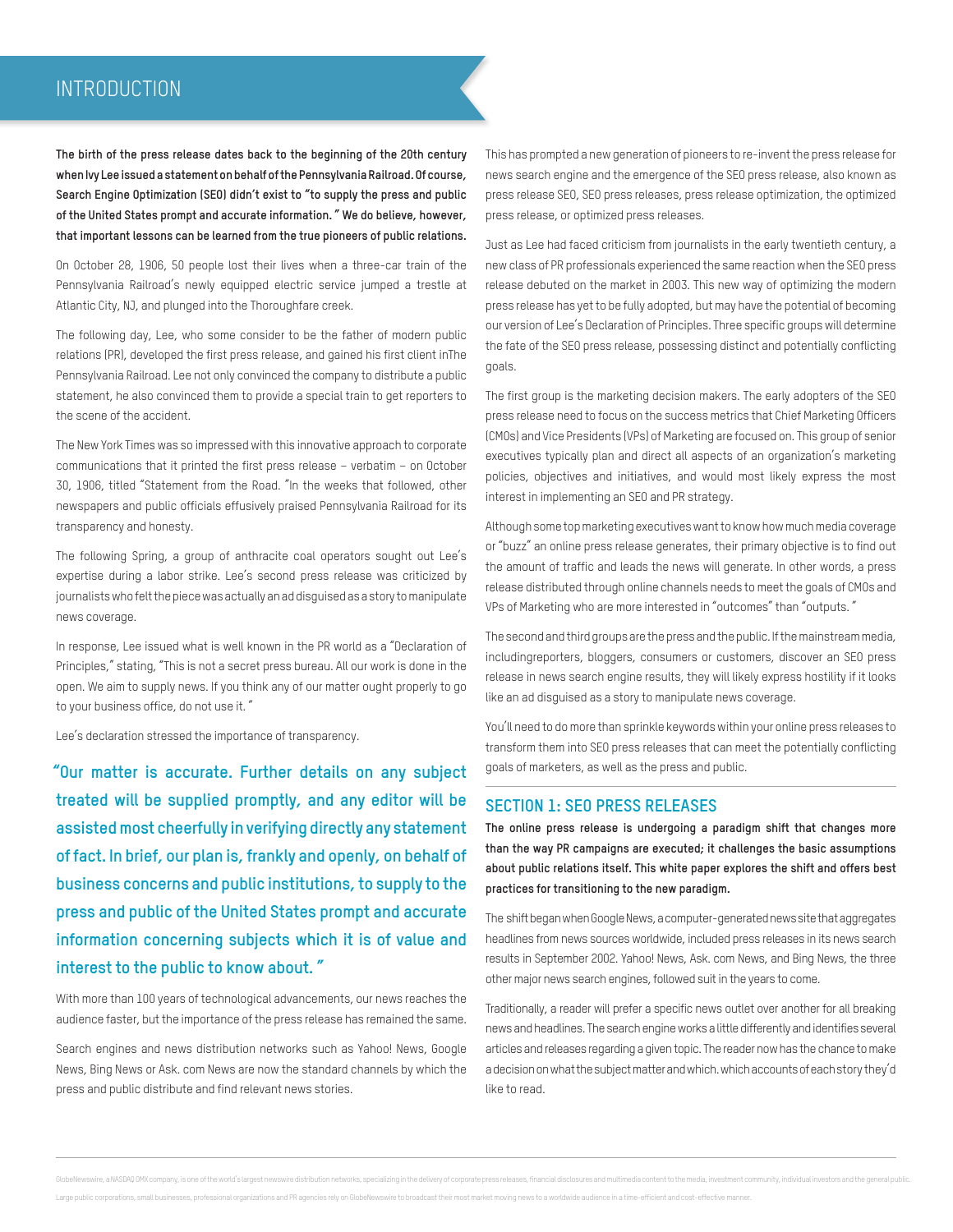# **SECTION 1: SEO PRESS RELEASES (CONT. )**

Search engines select and rank content on the frequency of a given topic. Articles and press releases in news search engines are selected and ranked by computers that evaluate how often and on what sites a story appears online. News search engines also rank those articles based upon certain characteristics of content such as originality, location, relevance, and diversity.

When the press and public use any of the major news search engines, they will often find the headlines of recent and relevant press releases in the results. When these users click on a press release headline that interests them in Google News, Bing News, or Ask. com News, they go directly press release distribution service. However, when they click on a press release headline in Yahoo! News, they go to a copy of the press release that is hosted on either Yahoo! News or Yahoo! Finance. This makes it very difficult to include Yahoo! News activity in most press release access and traffic reports.

On Feb. 23, 2011, Google began rolling out a series of major algorithm changes that became known as the "Panda" update. The initial update was followed by Panda 2. 0 on April 11, 2011, Panda 2. 1 on May 9, 2011, Panda 2. 2 on June 21, 2011, Panda 2. 3 on July 23, 2011, Panda 2. 4 on August 12,2011, Panda 2. 5 on September 28, 2011 and Panda 3. 1 on November 18, 2011. It is also worth knowing that the "Panda" updates were just some of roughly 500 search improvements that Google rolled out to search in 2011.

The "Panda" changes significantly affected many distribution services and most online press releases by tackling the difficult task of algorithmically assessing website, content, page and article quality. Since this dramatically impacts SEO press release writing and distribution, it's worth taking a step back and explaining some of the ideas and research that drove the development of Google's algorithms.

On May 6, 2011, Google Fellow Amit Singhal posted some questions on the Google Webmaster Central Blog that one could use to assess the quality of a website, content, a page, or an article. He said, "These are the kinds of questions we ask ourselves as we write algorithms that attempt to assess site quality. Think of it as our take at encoding what we think our users want. "

He added, "Of course, we aren't disclosing the actual ranking signals used in our algorithms because we don't want folks to game our search results; but if you want to step into Google's mindset, the questions below provide some guidance on how we've been looking at the issue. "

#### **Website**

- Would you recognize this site as an authoritative source when mentioned by name?
- Content
- How much quality control is done on content?
- § Page
- Is this the sort of page you'd want to bookmark, share with a friend, or recommend?

#### **Article (or press release)**

- Would you trust the information presented in this article?
- Does this article have spelling, stylistic, or factual errors?
- Does the article provide original content or information, original reporting, original research, or original analysis?
- Does the article describe both sides of a story?
- Was the article edited well, or does it appear sloppy or hastily produced?
- Does this article provide a complete or comprehensive description of the topic?
- Does this article contain insightful analysis or interesting information that is beyond obvious?
- Would you expect to see this article in a printed magazine, encyclopedia or book?
- Are the articles short, unsubstantial, or otherwise lacking in helpful specifics?

Singhal said, "We encourage you to keep questions like the ones above in mind as you focus on developing high-quality content rather than trying to optimize for any particular Google algorithm. "

Now, it may seem odd that Google is setting standards for how to write a press release. Or, as SEO-PR's president, Greg Jarboe, has asked, "How many Google engineers does it take to change a style guide?"

- A. The number one followed by one hundred zeros.
- B. Three. One to hold the ladder, and two to organize the world's information and make it universally accessible and useful.
- C. None. It's a PR problem.

But, SEO press releases need to follow Google's "Quality Guidelines" to enjoy better ranking.

# **SECTION 2: SEO KEYWORD RESEARCH TOOLS**

**One of Google's content guidelines suggests: "Think about the words users would type to find your pages, and make sure that your site actually includes those words within it. "So, we suggest that you think about the words news search engine users would type to find your business or financial news, and make sure that your SEO press release actually includes those words within it.** 

The first step is to get into the mind of the press and public. How do you discover the words, terms and phrases that news search engine users might use? This process begins by:

- Brainstorming keyword categories that address what your customers want as well as what journalists need.
- Compiling the brainstormed keywords for further review of traffic potential, competition, and other factors.

The next step is using one or more of these free SEO keyword research tools:

**Google News Autocomplete:** In August 2009, Google enabled Suggest in Google News. The feature provides real-time suggestions as you type into the search box on Google News. In October 2010, Suggest was renamed Autocomplete as part of the launch of Google Instant.

As you type, Autocomplete returns search queries based on other users' search activities. These searches are algorithmically determined based upon a number of purely objective factors (including popularity of search terms) without human intervention. All of the queries shown in Autocomplete have been typed previously by other Google News users. The Autocomplete dataset is updated frequently to offer fresh and rising search queries.

GlobeNewswire, a NASDAQ OMX company, is one of the world's largest newswire distribution networks, specializing in the delivery of corporate press releases, financial disclosures and multimedia content to the media, invest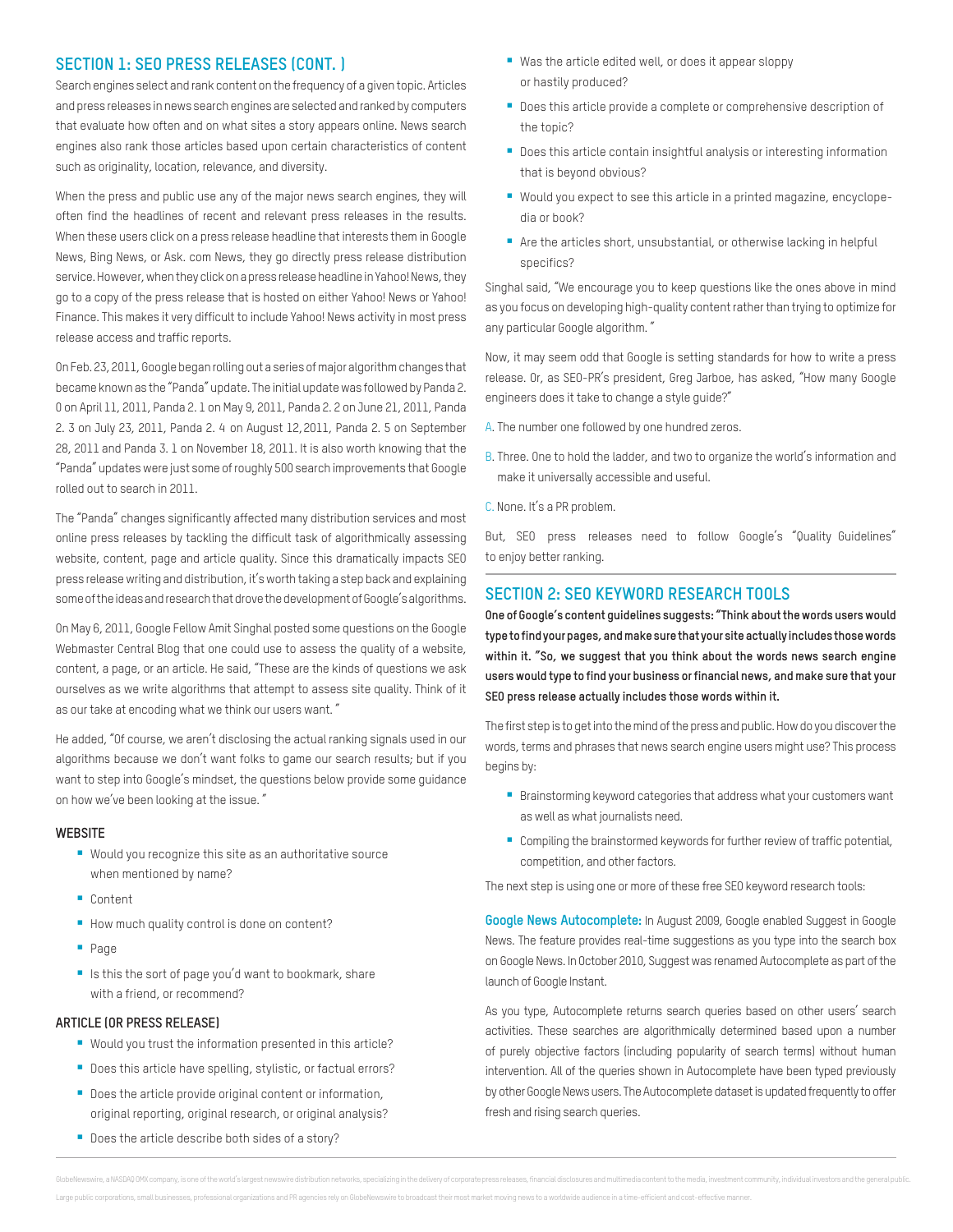# **SECTION 2: SEO KEYWORD RESEARCH TOOLS (CONT.)**

**Yahoo! News Search Assist:** Yahoo! first introduced this feature on Yahoo! News in November 2009 and an enhanced version rolled out in July 2010 that provided near real-time suggestions in Yahoo! News Search. Although similar to Google News Autocomplete, Yahoo! News Search Assist will often make different suggestions. The best strategy is to use both tools and select any relevant terms that both suggest.

**Google Trends:** This tool lets you compare the world's interest in different topics. Enter up to five topics and see how often they've been searched on Google over time. Use commas to compare multiple search terms. Located beneath the Search Volume Index graph is Google's News reference volume graph. This graph shows you the number of times your topic appeared in Google News stories. When Google Trends detects a spike in the volume of news stories for a particular search term, it labels the graph and displays the headline of an automatically selected Google News story written near the time of that spike.

**Google Insights for Search:** This tool lets you compare search volume patterns across specific regions, categories, time frames and Google properties. For example, Insights can be used to determine seasonality. A ski resort may want to find out when people search for ski-related terms most often. According to this tool, the results are fairly consistent throughout the years: interest picks up in August and peaks in December and January.

Keyword research involves more than looking up search frequencies; you may want to consider other relevant factors, including: conversion potential, marketing strategy, legal issues, competition level, traffic potential, and website content.

In addition, the average search term is currently three words long, so don't be afraid to use longer phrases -- particularly if they include shorter terms within them. For example, "travel deals" is a popular two-word search term, but "last minute travel deals" is a popular four-word phrase. And the two-word term is included within the four-word phrase, so using the longer phrase in your SEO press release means it can be found for both.

It would be challenging to optimize a press release for 100 search terms, but you can optimize it for at least two or three longer phrases. You'll want to identify the most relevant search terms for the Five Ws (and one H).

- Who is involved: Groupon travel deals
- What is the story: Best travel deals, best vacation deals, or great vacation deals
- Where does it take place: Las Vegas travel deals, Hawaii travel deals, Egypt travel deals, Florida vacation deals, Vegas vacation deals, Hawaii vacation deals, or Caribbean vacation deals
- § When does it take place: Summer travel deals, last minute travel deals, or Memorial Day vacation deals
- Why is the story interesting: All inclusive last minute vacation deals
- How is the story useful: How to save money, how to save money with coupons, how to save money on food, or how to save money on gas

A common objection we hear is that journalists and bloggers are turned off by reading an SEO press release. The answer resides in the fact that SEO press releases use terms and phrases that people -- including journalists and bloggers -- are likely to use when conducting a news search.

Using a two-word term like travel deals or a four-word phrase like last minute travel deals in your press release doesn't look unusual. In fact, it can often make your press release easier to understand, particularly if the alternative is using some neologism or newly coined slogan that is rarely searched upon.

# **SECTION 3: SEO PRESS RELEASE WRITING TIPS**

**Google strongly encourages you to "Make pages primarily for users, not for search engines. "We strongly encourage you to write SEO press releases primarily for news search engine users, not for news search engines.** 

For example, Business Financial Publishing distributed two SEO press releases in early 2008. The first was about the one year anniversary of its small cap investor website, SmallCapInvestor. com. The second was about a new stock research report entitled, "China Investment Report: Top 5 Chinese Stocks for 2008. "The first release garnered 1,594 page views and generated one registration. The second release garnered 1,414 page views and generated 44 registrations. The first release was written slightly better for news search engines, but the second release was written 44 times better for news search engine users.

In order for the SEO press release to get an optimal ranking to be discovered by news search engine users, Southwest Airlines and SEO-PR made sure that it actually included search terms – especially in key positions.

The news search engine algorithms scan the title, headline, and at least the first 100 words of online news articles and online press releases. And they give extra weight to words that appear in subheadings, bold, italics, or anchor text links.

The best way to ensure that your SEO press release appears for particular keyword searches is to include the most relevant and popular search terms, and also include phrases about your company or product in your headline, subhead, lead paragraph, and anchor text links.

**According to Google News, you should be sure that your headline is not too long nor too short. Currently, a headline is required to include at least 10 characters and be between 2 and 22 words long. Although the typical headline is about 7-10 words long (42-60 characters), a longer headline that's about 14-20 words long (84-120 characters) can be more effective for an SEO press release. Why? A longer headline can include more search terms.** 

A study of more than 500 optimized press releases conducted by SEO-PR found that the headlines which were above average in getting people to read a full version of a press release were an average of 14 words long.

### **THE TOP FIVE HEADLINES WERE AN AVERAGE OF 16 WORDS LONG:**

- "Jay Leno Opens Up to CarTV, AutoBytel's Car News Channel, About His Newest Love Interest - A 2005 Ford GT"
- "Halloween Pumpkin Carving Stencils and Thanksgiving Pumpkin Pie Recipes Featured in Better Homes and Gardens Magazine"
- "Search Engine Marketing Organization (SEMPO) Announces Three New Members of Advisory Board"
- "Click Fraud, an Industry Crisis, or Blip on the Search Engine Marketing Landscape?"
- "BHG. com Holds Straw Poll for Halloween Pumpkin Carving Stencils of Barack Obama, Joe Biden, John McCain and Sarah Palin"

GlobeNewswire, a NASDAQ OMX company, is one of the world's largest newswire distribution networks, specializing in the delivery of corporate press releases, financial disclosures and multimedia content to the media, invest